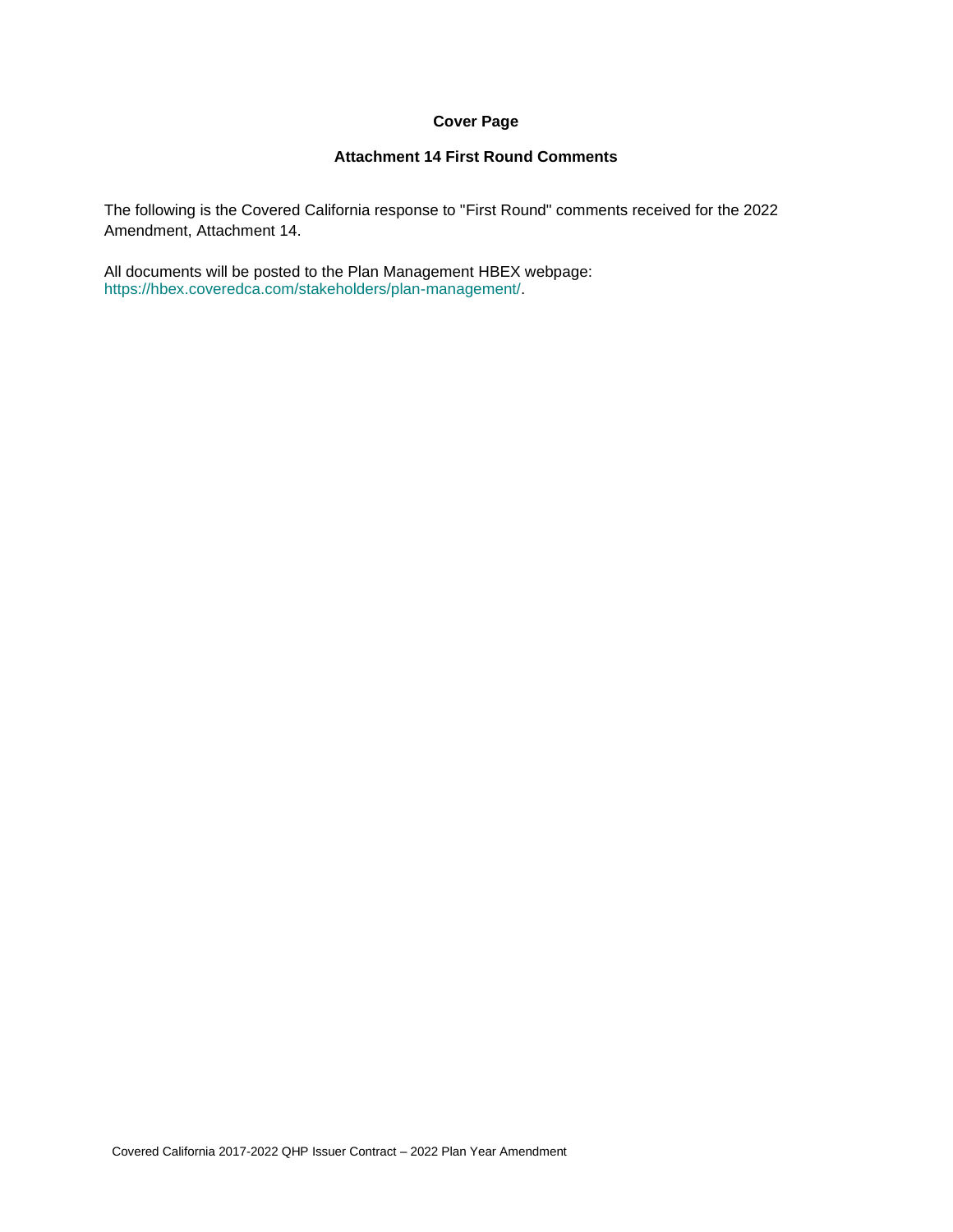| A14 Item# | <b>Comment</b>                                                                                                                                                                                                                                                                                                                                                                                                                                                                                                                                                                                                                                                                                                                                                                                                                 | <b>Covered California Response</b>                                                                                                                                                                                                                                                                                                                                 |
|-----------|--------------------------------------------------------------------------------------------------------------------------------------------------------------------------------------------------------------------------------------------------------------------------------------------------------------------------------------------------------------------------------------------------------------------------------------------------------------------------------------------------------------------------------------------------------------------------------------------------------------------------------------------------------------------------------------------------------------------------------------------------------------------------------------------------------------------------------|--------------------------------------------------------------------------------------------------------------------------------------------------------------------------------------------------------------------------------------------------------------------------------------------------------------------------------------------------------------------|
| 1.12      | 1.12 Essential Community Providers (0%):<br>We support the continuance of annual Essential Community Provider (ECP)<br>assessments such as those included in the Attachment 14 draft contract and look<br>forward to participating in discussions with Covered California on an updated<br>methodology for measuring ECP in 2023. We suggest adding contract language to<br>clarify that the ECP assessments must include a comprehensive list of hospitals by<br>name and system, Community Health Centers (CHCs) and Federally Qualified<br>Health Centers (FQHCs) in health plan networks and the populations they serve. We<br>accept lowering the percent at risk to 0% because so many hospitals qualify as<br>"essential community providers" that the term has little meaning with respect to<br>California hospitals. | Covered CA is currently reviewing the ECP requirements and will<br>consider your request as part of that review.                                                                                                                                                                                                                                                   |
| 1.13      | 1.13 Hospital Safety (0%): We appreciate the redistribution of risk from hospital<br>safety to other Covered California priorities. While we think hospital safety is an<br>important focus area, we wonder whether there may be other potential focus areas,<br>such as chronic disease management or behavioral health screening that would<br>impact a larger proportion of Covered California beneficiaries. We urge Covered<br>California to continue to participate in cross-agency initiative designed to improve<br>hospital safety: consumers would be appalled to discover how unsafe hospitals<br>continue to be for patients.                                                                                                                                                                                      | Covered California will be working with our stakeholders,<br>consumer advocates, and partner agencies to evaluate how best<br>to improve hospital safety for 2023-2025.                                                                                                                                                                                            |
| 2.1       | 2.1 HEI Data Submissions (10%): We appreciate the added emphasis by Covered<br>California on putting funds at-risk for HEI data submission. We agree that the<br>successful launch of Covered California's HEI is critical for future quality<br>improvement and disparities reduction initiatives. We appreciate the addition of<br>contract language specifying that data submissions must be timely and actionable.                                                                                                                                                                                                                                                                                                                                                                                                         | Thank you for your comment.                                                                                                                                                                                                                                                                                                                                        |
| 2.1       | Methodology / Definition for Performance Standard needs to prorate the penalty for<br>each month impacted. So, for example, if there is an issue with taxonomy being<br>invalid in 3 months of the submissions (which would include time to remedy) the<br>Performance Standard would prorated to be 1/4 * 3% (to reflect 3/12 months of the<br>annual penalty %).<br>The methodology also needs to exclude the any timeframes in which the HEI vendor                                                                                                                                                                                                                                                                                                                                                                         | Covered CA agrees that data issues can take more than one<br>month to resolve, and continues to work with Carriers and the<br>HEI Vendor to identify and resolve issues as quickly as possible.<br>Penalties will be assessed based on the performance standard<br>failure. More than one multi-month data replacement may incur<br>additional liquidated damages. |
|           | influences the duration or work, as these can cause a delay for the QHP that it is not Covered California's HEI Vendor has developed over time and                                                                                                                                                                                                                                                                                                                                                                                                                                                                                                                                                                                                                                                                             |                                                                                                                                                                                                                                                                                                                                                                    |

able to control. For example, if the HEI vendor needs to do validation testing of a fix |maintains its own provider reference data (i.e., Master Provider before it can go into production, and their testing takes 6 weeks, the QHP should not Index), including provider name, location, NPI, TIN, etc.

Please clarify what Master Provider Index is - as there is not a specific field in the existing extracts. Thank you for your comment. Covered California will adjust the

For the last Performance Standard, the PCP NPI ID is not a required field for RX claims. This should be removed from the performance requirement.

be assessed a prorated penalty for that timeframe.

contract language to: 2.1.4. Enrollment or professional medical claim submissions with PCP NPI ID missing or invalid on more than 1% of records: 2% penalty of total performance requirement. Submission meeting or surpassing the 99% populated and valid threshold: no penalty.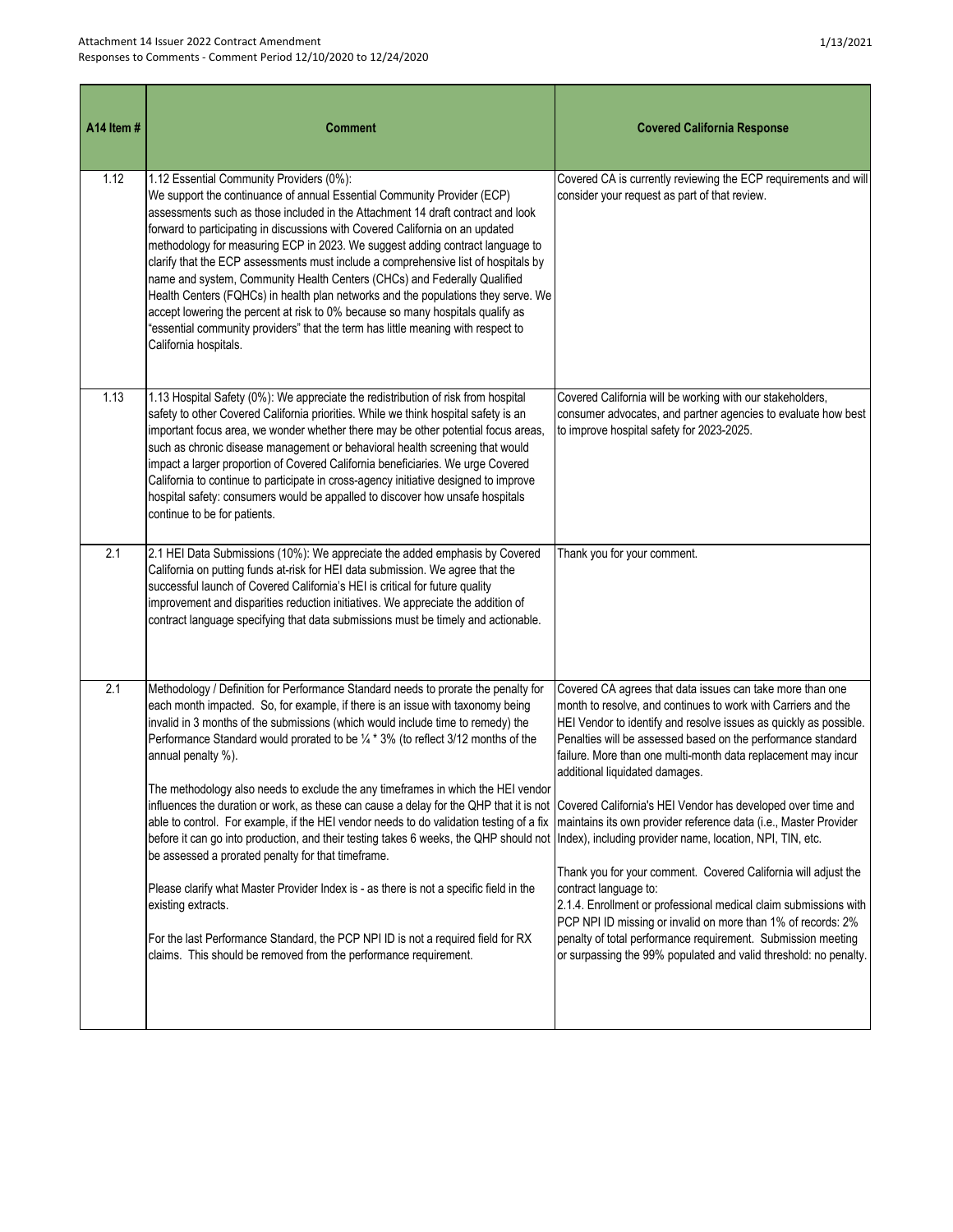| A14 Item#                                                                     | <b>Comment</b>                                                                                                                                                                                                                                                                                                                                                                                                                                                                                                                                                                                                                                                                                                                                                                                                                                                                                                                                                                                                                                                                                                                                                                                                                                                                                                                                                                                                                                                   | <b>Covered California Response</b>                                                                                                                                                                                                            |
|-------------------------------------------------------------------------------|------------------------------------------------------------------------------------------------------------------------------------------------------------------------------------------------------------------------------------------------------------------------------------------------------------------------------------------------------------------------------------------------------------------------------------------------------------------------------------------------------------------------------------------------------------------------------------------------------------------------------------------------------------------------------------------------------------------------------------------------------------------------------------------------------------------------------------------------------------------------------------------------------------------------------------------------------------------------------------------------------------------------------------------------------------------------------------------------------------------------------------------------------------------------------------------------------------------------------------------------------------------------------------------------------------------------------------------------------------------------------------------------------------------------------------------------------------------|-----------------------------------------------------------------------------------------------------------------------------------------------------------------------------------------------------------------------------------------------|
| 2023 public<br>reporting of<br>performance<br>standards<br>scores<br>annually | Request that prior to any Carrier specific reports and scores of Attachment 14<br>measures being publicly released, Carriers have the opportunity to review and<br>validate before being made public. This will allow Carriers to correct errors, address<br>items that are considered confidential or proprietary prior to posting, and allow<br>Carriers to prepare for inquiries.<br>Request that Covered California will include its results on similar metrics.                                                                                                                                                                                                                                                                                                                                                                                                                                                                                                                                                                                                                                                                                                                                                                                                                                                                                                                                                                                             | Covered California will allow carriers to review and validate<br>reported information prior to publishing for the public.<br>Covered California metrics are currenlty posted online.                                                          |
| 3.1                                                                           | 3.1: QHP Clinical Quality (33.5%): Thank you for heeding our recommendation to<br>reallocate a greater percentage of risk (35-40%) for clinical quality scores. We<br>remain concerned about the wide variation in quality scores among plans and look<br>forward to seeing the impact of this new performance requirement on clinical results.<br>In reviewing "Covered California Holding Health Plans Accountable for Quality and<br>Delivery System Reform" December 2019, we were dismayed by the failure of most<br>health plans to deliver all sorts of basic care from cancer screenings to flu shots to<br>control of diabetes and hypertension. Even the integrated plans that did well on<br>many of these measures did badly on access to care and care coordination. All in all,<br>it was a record of health plans failing to manage care or even to assure that basic<br>care was delivered to Covered California enrollees.<br>We understand only plans with 1 and 2 stars (ie. those below the 25% percentile or<br>between the 25th and 50% percentile) are at risk in 2022. While we think this is a<br>critical first step, we look forward to working with Covered California to ensure all<br>plans rate well above the 50% percentile which is considered just average compared<br>to national plans. We also encourage Covered California to be mindful of regional<br>variations in plan performance that may be missed by this system. | Thank you for your comment. Covered California will be working<br>with our stakeholders to prioritize areas of quality improvement<br>and measurement for 2023-2025.                                                                          |
| 3.2                                                                           | 3.2 QHP Enrollee Experience (16.5%): We appreciate Covered California's decision<br>to reduce the percentage of at-risk payments for enrollee experience from 25% to<br>16.5% and shift the other 10% at-risk into clinical effectiveness measures above.<br>Moving forward we urge Covered California to tie at-risk payment to the ability of<br>plans to address and track disparities in CAHPS scores in languages other than<br>English.                                                                                                                                                                                                                                                                                                                                                                                                                                                                                                                                                                                                                                                                                                                                                                                                                                                                                                                                                                                                                    | Thank you for your comment. Covered California will be working<br>with our stakeholders to prioritize areas of quality improvement<br>and measurement for 2023-2025.                                                                          |
| 3.3a)                                                                         | 3.3a) Reducing Health Disparities (7.5%): We support Covered California tying 7.5% Covered CA is reviewing its multi-year disparities reduction<br>of payment at risk for health plans not meeting Covered California's 80% target for<br>self-reported demographic data collection. As we have previously stated, we urge<br>Covered CA to hold payment at-risk for HEI data submission for other demographic<br>categories including language, LGBTQ+ status and income.                                                                                                                                                                                                                                                                                                                                                                                                                                                                                                                                                                                                                                                                                                                                                                                                                                                                                                                                                                                       | contractual approach and continues to explore the feasibility of<br>requiring submission of additional demographic categories<br>beyond race and ethnicity. We plan to expand our internal<br>disparities analyses beyond race and ethnicity. |
| 3.3a)                                                                         | We appreciate that Attachment 14 lays out a multi-year path. The process of<br>achieving the triple aim of improved outcomes, lower costs and increased health<br>equity is a multi-year effort that either progresses year by year or stalls out. We<br>share with Covered California a commitment to continue to make progress. To that<br>end, we reiterate our request for additional contract language stating very clearly,<br>Covered California's plans to hold plans accountable for meeting additional<br>disparities reduction metrics beyond 2022.                                                                                                                                                                                                                                                                                                                                                                                                                                                                                                                                                                                                                                                                                                                                                                                                                                                                                                   | Covered CA is committed to advancing equitable care. Covered<br>California looks forward to working with you to prioritize areas for<br>the 2023-2025 contract.                                                                               |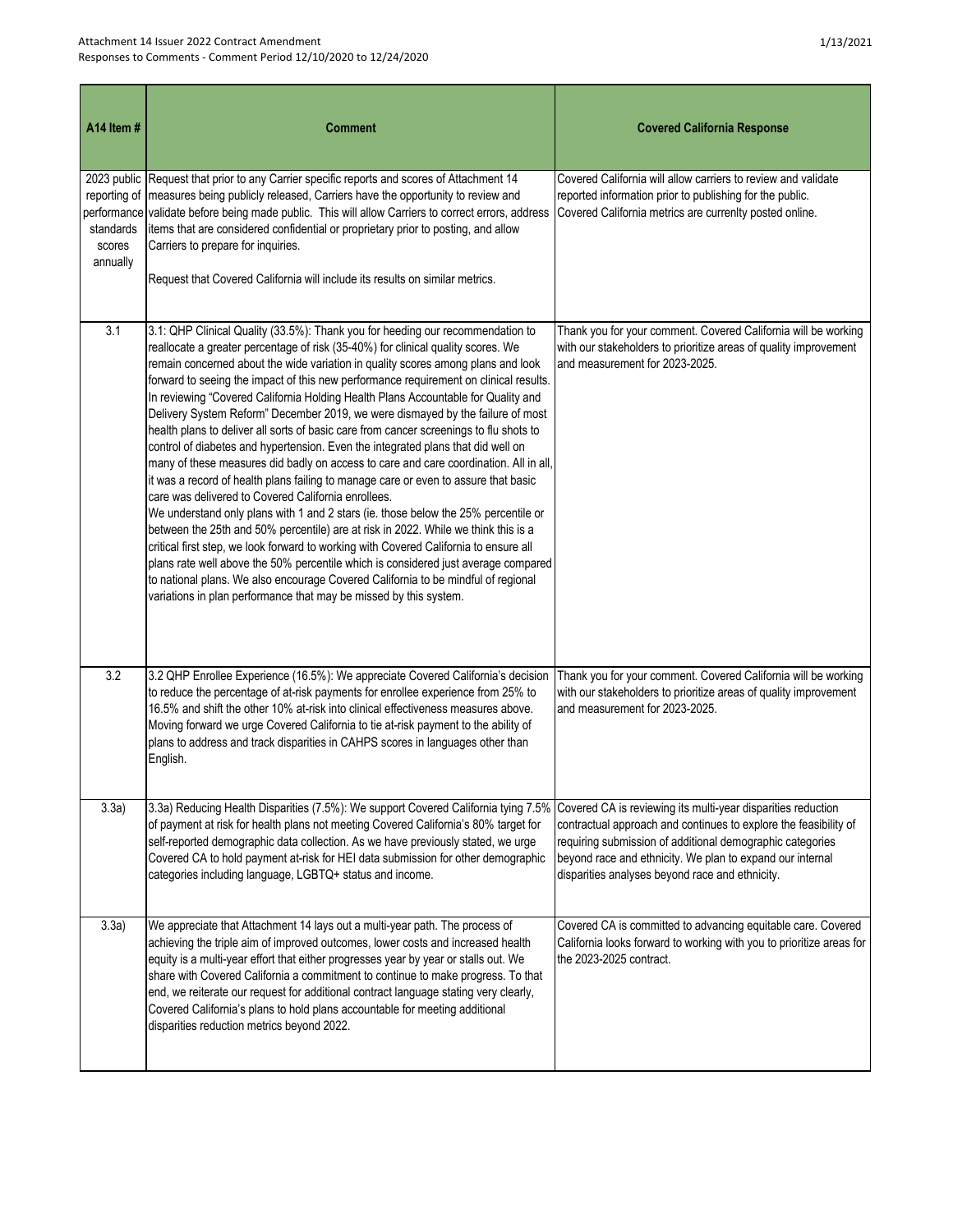| A14 Item#        | <b>Comment</b>                                                                                                                                                                                                                                                                                                                                                                                                                                                                                                                                                                                                                                                                                                                                                                                                                                                                                                                                                                                                                                                                                                 | <b>Covered California Response</b>                                                                                                                                                                                                                                                                                                                           |
|------------------|----------------------------------------------------------------------------------------------------------------------------------------------------------------------------------------------------------------------------------------------------------------------------------------------------------------------------------------------------------------------------------------------------------------------------------------------------------------------------------------------------------------------------------------------------------------------------------------------------------------------------------------------------------------------------------------------------------------------------------------------------------------------------------------------------------------------------------------------------------------------------------------------------------------------------------------------------------------------------------------------------------------------------------------------------------------------------------------------------------------|--------------------------------------------------------------------------------------------------------------------------------------------------------------------------------------------------------------------------------------------------------------------------------------------------------------------------------------------------------------|
| 3.3a)            | Increasing the amount at risk to 7.5 exacerbates our concerns with this measure. If<br>Covered CA continues to be unwilling to add an optional race/ethnicity question to<br>the online application, while enforcing a higher penalty with no available offsetting<br>credit, this measure will actually work against Covered CA's goal of keeping costs<br>low. Not only will most carriers be almost guaranteed to fail to meet this measure on<br>an ongoing basis, incurring a higher penalty, but carriers will also be burdended with<br>the costs of attempting to obtain the information on the back end. Individuals are<br>more likely to provide this information during the enrollment process rather than after<br>enrollment has been completed, even if carriers perform multiple outreaches.                                                                                                                                                                                                                                                                                                   | A majority of QHP Issuers have reported exceeding the 80%<br>threshold over a number of years since the first required<br>reporting in 2016. Covered CA agrees member self-identification<br>at the point of enrollment is an important opportunity for data<br>collection and will continue to transmit that information to QHP<br>issuers in the 834 file. |
| 3.3 <sub>b</sub> | 3.3b) Disparities Reduction Intervention (7.5%): We support Covered California tying<br>7.5% of payment at risk for health plans not meeting health disparities goals. We are language that can clarify the intention of this requirement.<br>disappointed to see that plans will only be held accountable for meeting one self-<br>selected disparities reduction metric in 2022. We appreciate Covered California's<br>statement at December's plan management meeting that this is a temporary move<br>as plans work to meet the new data submission requirements as part of Covered<br>California's Health Care Evidence Initiative (HEI). We would like to see contract<br>language that codifies this intention so there can be no doubt. With a fully operational<br>HEI, we expect to see Covered California get back to a full disparities measure set<br>(formerly 14 measures) including newly developed measures using HEI data as has<br>been discussed and we encourage Covered California to communicate that<br>expectation clearly to health plans through contract language and other means. | Thank you for your recommendation. We will consider contract                                                                                                                                                                                                                                                                                                 |
| 3.3 <sub>b</sub> | The changes for this measure in 2022 need additional clarity relating to the goal of<br>investment in best practices and adjustment to the standard to "demonstrate<br>improvement in intervention population rather than reduced disparities gap among<br>race/ethnic/populations" that have been discussed in relation to this measure.                                                                                                                                                                                                                                                                                                                                                                                                                                                                                                                                                                                                                                                                                                                                                                      | The language will be revised to clarify the requirement and<br>performance levels.                                                                                                                                                                                                                                                                           |
| 3.3c)            | 3.3c) Health Equity Capacity Building (2%): We support requiring NCQA Multicultural Thank you for your comment.<br>Health Care distinction rather than making it voluntary as some commenters have<br>requested. We accept Covered California's delaying the deadline for adoption of this<br>requirement to 2023 and offering a credit for early adoption in 2022. We appreciate<br>Covered California's acknowledgment that this distinction will not be considered a<br>replacement for other disparities reduction requirements. We would strongly oppose<br>substituting NCQA Multicultural Health Care distinction for the disparities<br>requirements in the Covered California contracts: we support requiring both, not<br>replacing a California standard with a national standard developed by a private entity<br>with no public input.                                                                                                                                                                                                                                                            |                                                                                                                                                                                                                                                                                                                                                              |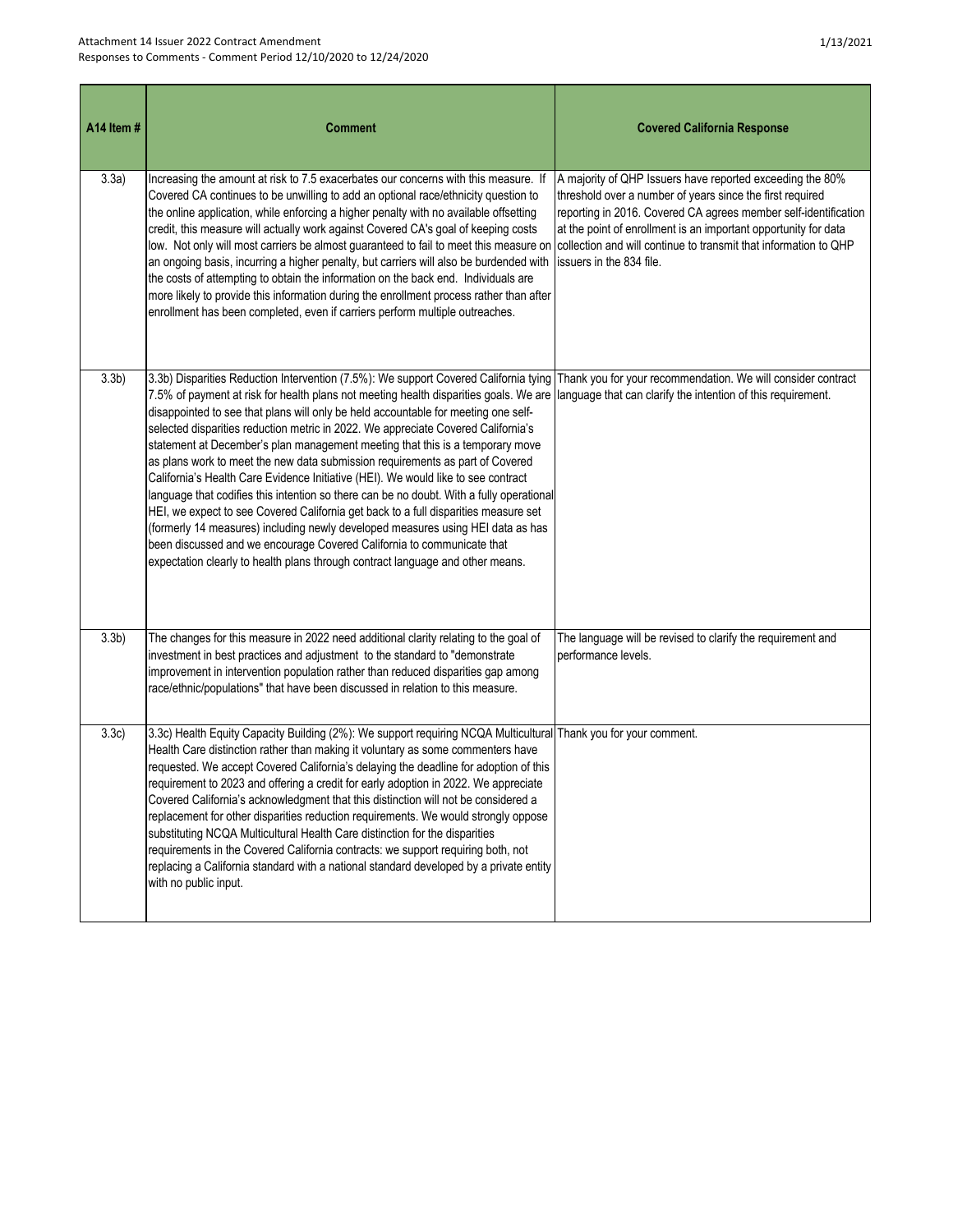| A14 Item# | <b>Comment</b>                                                                                                                                                                                                                                                                                                                                                                                                                                                                                                                                                                                                                                                                                                                                                                                                                                                                                                                                                                                                                                                                                   | <b>Covered California Response</b>                                                                                                                                                                                                                                                                                                       |
|-----------|--------------------------------------------------------------------------------------------------------------------------------------------------------------------------------------------------------------------------------------------------------------------------------------------------------------------------------------------------------------------------------------------------------------------------------------------------------------------------------------------------------------------------------------------------------------------------------------------------------------------------------------------------------------------------------------------------------------------------------------------------------------------------------------------------------------------------------------------------------------------------------------------------------------------------------------------------------------------------------------------------------------------------------------------------------------------------------------------------|------------------------------------------------------------------------------------------------------------------------------------------------------------------------------------------------------------------------------------------------------------------------------------------------------------------------------------------|
| 3.4       | 3.4 Primary Care (10%): We appreciate Covered California's decision to tie 10% at-<br>risk funds to adoption and progressive expansion of primary care payment models.<br>Covered California's data shows that the number of Covered California enrollees<br>cared for by Primary Care Medical Home (PCMH) recognized practices increased<br>from 25% to 40% between 2016 and 2018, and from 3% to 11% when Kaiser<br>excluded.1 Given the relatively low percentage of enrollees cared for by PCMHs in<br>non-Kaiser plans and the steady progress towards the adoption of PCMHs, we<br>support Covered California in its efforts to encourage payment reforms in this area.<br>We appreciate the additional specificity around Covered California contract<br>expectations with respect to minimum thresholds under HCP LAN APM category 3<br>or 4. Community health centers, including federally qualified health centers as well<br>as free and low-cost community clinics, are already providing fully integrated<br>services and could potentially help plans meet higher benchmark goals. | Thank you for your comment.                                                                                                                                                                                                                                                                                                              |
| 3.4       | This Performance Standard puts an unfair penalty on EPO/PPO network products<br>offering statewide coverage or in geographies in which access standards for HMO<br>network products can not be met. We are unable to move 75% of PPO primary<br>care providers to HCP LAN APM Category 3 or 4 models in the drafted timeframes<br>per Attachment 14. The typical provider contract cycle is multi-year, which also<br>makes these timeframes unrealistic.<br>We recommend that the target percentages and penalties be based on annual<br>progress, moving away from HCP LAN APM Category 1, similar to prior years. This<br>can be be achieved via having plan specific annual targets, which Covered Ca has<br>had in prior Attachment 14 PGs. Given the inherent challenges in moving away from<br>FFS, there could be PG credits for achieving Level 4 for the PPO network products.                                                                                                                                                                                                         | Covered CA is considering developing different performance<br>levels per product type (HMO and EPO/PPO). Covered CA will<br>maintain the threshold structure of the performance levels.                                                                                                                                                  |
| 3.5       | 3.5 Accountable Care Organizations (ACOs) (10%): We are supportive of Covered<br>California's efforts to encourage a greater proportion of plans to move towards value<br>based payment, including alternative payment models. Given the wide variation in<br>types of ACO payment models, we appreciate the greater specificity in the contract<br>of the arrangements Covered CA hopes to reward. Given the mixed record of ACOs<br>in reducing costs while improving quality along with the wide variation in types of<br>ACOs, it is worth considering whether this percentage at-risk is appropriate or<br>whether a lower percentage of 4.5% or 5% might be more appropriate which would<br>free up at-risk funds for chronic conditions, preventive health care, etc.                                                                                                                                                                                                                                                                                                                     | Covered CA intends to maintain the 10% at risk for performance<br>standard 3.5 ACOs. Covered CA continues to promote the use of<br>ACOs and IDSs as mechanisms to improve quality of care and<br>promote integrated care while also aiming to learn more about<br>ACO best practices in 2022 to inform the 2023 refresh<br>requirements. |
| 3.5       | Attaining membership targets in ACO type models in the EPO/PPO network<br>products is much more challenging than in the HMO based products, and the<br>timeframes and thresholds can not be met.  There are certain geographies where<br>launching an ACO involving physicians, hospitals and ancillary providers is not<br>feasible.<br>We recommend that the target percentages and penalties be based on annual<br>progress for moving members into different population-based care coordination<br>models (allowing for models other than ACO as defined by Covered California).<br>This can be be achieved via having plan specific annual targets, which Covered Ca<br>has had in prior Attachment 14 PGs.                                                                                                                                                                                                                                                                                                                                                                                 | Covered CA is considering developing different performance<br>levels per product type (HMO and EPO/PPO). Covered CA will<br>maintain the threshold structure of the performance levels.                                                                                                                                                  |